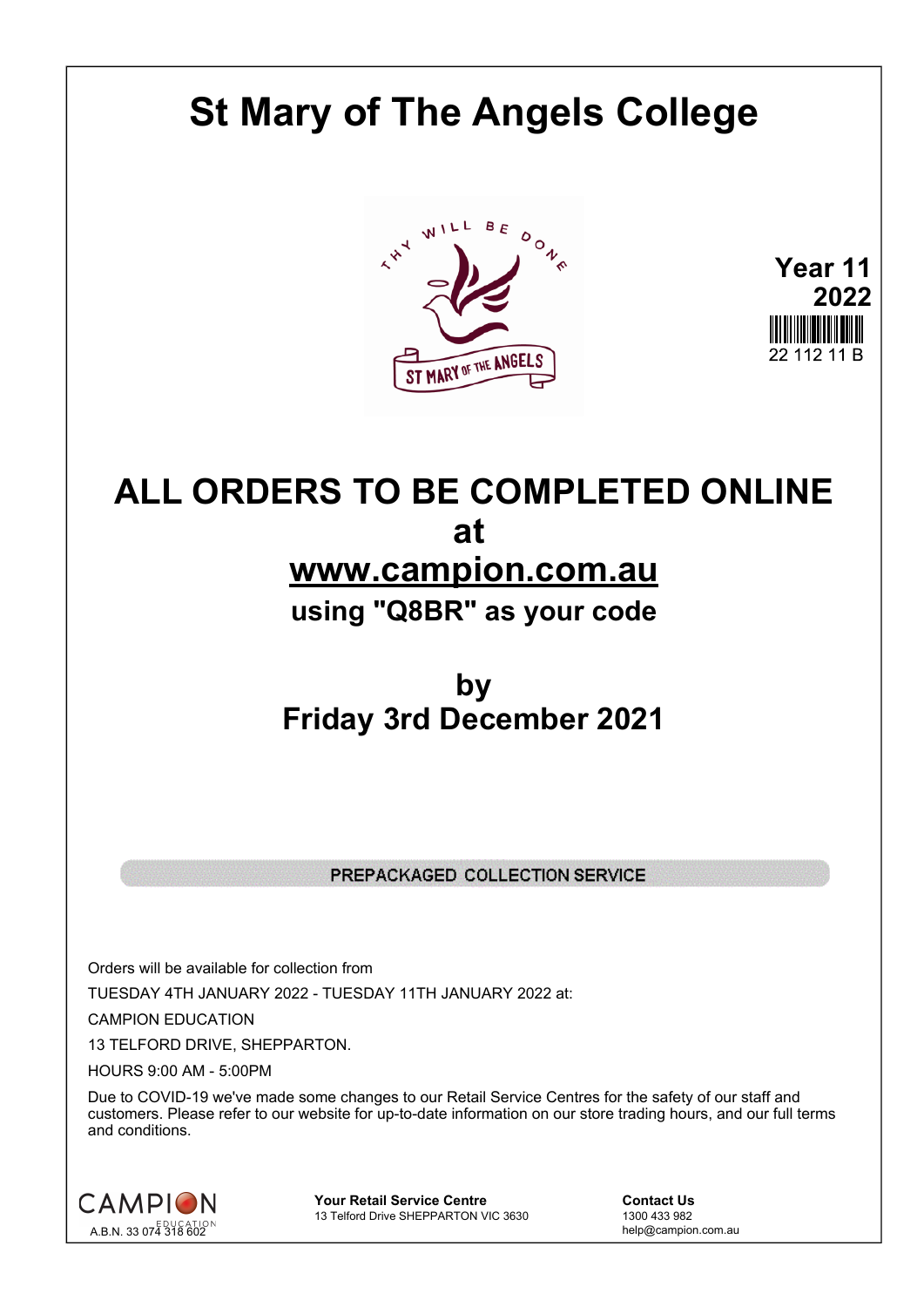| TICK THE BOX FOR THE ITEMS REQUIRED                                                                                                                                                                                                                                              |                              |                       | TICK THE BOX FOR THE ITEMS REQUIRED -                                                                                                                                  |  |  |  |  |  |
|----------------------------------------------------------------------------------------------------------------------------------------------------------------------------------------------------------------------------------------------------------------------------------|------------------------------|-----------------------|------------------------------------------------------------------------------------------------------------------------------------------------------------------------|--|--|--|--|--|
| Price<br><b>Description</b>                                                                                                                                                                                                                                                      |                              | Location              | Price<br><b>Description</b><br>Location                                                                                                                                |  |  |  |  |  |
| Year 11                                                                                                                                                                                                                                                                          |                              |                       | 1 x Notebook A4 250 Page 5 Subject Q596/P596  \$8.75 19<br>P55954                                                                                                      |  |  |  |  |  |
|                                                                                                                                                                                                                                                                                  |                              |                       | <b>ENGLISH LITERATURE 1 &amp; 2</b>                                                                                                                                    |  |  |  |  |  |
| Please note that there are digital products (eCode or cCode) on this Resource List.<br>These items can only be ordered online, and cannot be refunded for change of mind.<br>These products are single user licences and are only valid for 1 year (unless otherwise<br>stated). |                              |                       | DO NOT purchase the following if you have already done so on the EARLY RESOURCE<br>LIST:                                                                               |  |  |  |  |  |
| <b>ART 1 &amp; 2</b>                                                                                                                                                                                                                                                             |                              |                       | P06079<br>1 x Northanger Abbey (Penguin Classics) [Jane<br>$$12.99$ 20 $\Box$                                                                                          |  |  |  |  |  |
| 1 x Art-iculate - Art for VCE 1-4 (Print&Digital) 2E [Lou \$79.95                                                                                                                                                                                                                | - 1 □                        | P11242                | (New for 2022)<br>1 x Fly Away Peter (Vintage) (P/B) [David Malouf] \$19.99 21<br>P00933                                                                               |  |  |  |  |  |
| 1 x Sketch Book A3 Perf Board Cover 20 leaf/40 pages \$5.05                                                                                                                                                                                                                      | $2\Box$                      | P56475                | (New for 2022)                                                                                                                                                         |  |  |  |  |  |
|                                                                                                                                                                                                                                                                                  |                              |                       | <b>FOOD STUDIES 1 &amp; 2</b><br>1 x VCE Food Solutions: Food Studies 1&2<br>$$78.95$ 22 $\Box$<br>P11290                                                              |  |  |  |  |  |
| <b>BIOLOGY 1 &amp; 2</b>                                                                                                                                                                                                                                                         |                              |                       |                                                                                                                                                                        |  |  |  |  |  |
| Please choose ONE of the items below<br>1 x Jacaranda VCE Nature of Biology 1 Print/<br>\$80.00                                                                                                                                                                                  | <b>Choose One</b><br>$3\Box$ | P30336                | <b>GEOGRAPHY 1 &amp; 2</b>                                                                                                                                             |  |  |  |  |  |
| LearnON/StudyON 6E [Kinnear]<br>New Edition for 2022<br>$-OR -$<br>1 x Digital VCE Nature of Biology 1 LearnON (Access \$50.00 4 ORDER ONLINE E30336                                                                                                                             |                              |                       | Please choose ONE of the items below<br><b>Choose One</b><br>1 x VCE Geography: Hazards & Disasters Unit 1<br>$$49.50$ 23 $\Box$<br>P30185<br>New Edition for 2022     |  |  |  |  |  |
| Digital product available via access code<br>New Edition for 2022                                                                                                                                                                                                                |                              |                       | $-OR -$<br>1 x Digital VCE Geography: Hazards & Disasters U1 \$35.00 24 ORDER ONLINE M30181                                                                            |  |  |  |  |  |
| <b>BUSINESS MANAGEMENT 1 &amp; 2</b>                                                                                                                                                                                                                                             |                              |                       | Digital product available via Campion myConnect                                                                                                                        |  |  |  |  |  |
| 1 x Key Concepts VCE Bus Man 1&2 Print/LearnON/ \$80.00 5                                                                                                                                                                                                                        |                              | P05693                | New Edition for 2022                                                                                                                                                   |  |  |  |  |  |
|                                                                                                                                                                                                                                                                                  |                              |                       | <b>AND ALSO</b>                                                                                                                                                        |  |  |  |  |  |
| <b>CHEMISTRY 1 &amp; 2</b>                                                                                                                                                                                                                                                       |                              |                       | Please choose ONE of the items below<br><b>Choose One</b>                                                                                                              |  |  |  |  |  |
| Please choose ONE of the items below                                                                                                                                                                                                                                             | <b>Choose One</b>            |                       | 1 x VCE Geography: Tourism Unit 2 (Print Only) 3E \$49.50 25<br>P30186                                                                                                 |  |  |  |  |  |
| 1 x Heinemann Chemistry 1 VCE SB/EB 5E<br>\$88.95                                                                                                                                                                                                                                | $6 \Box$                     | P05244                | New Edition for 2022                                                                                                                                                   |  |  |  |  |  |
| (Can be purchased second hand) OPTIONAL: Reactivation Code for digital resources<br>if purchasing a second hand book.                                                                                                                                                            |                              |                       | $-OR -$<br>1 x Digital VCE Geography: Tourism Unit 2<br>\$35.00 26 ORDER ONLINE M30182                                                                                 |  |  |  |  |  |
| 1 x Digital Heinemann VCE Chemistry 1 (2Yr<br>\$25.00<br>$-OR -$                                                                                                                                                                                                                 |                              | 7 ORDER ONLINE E02413 | Digital product available via Campion myConnect<br>New Edition for 2022                                                                                                |  |  |  |  |  |
| 1 x Digital Heinemann VCE Chemistry 1 (2Yr Access \$55.95                                                                                                                                                                                                                        |                              | 8 ORDER ONLINE E01106 | <b>HEALTH &amp; HUMAN DEVELOPMENT 1 &amp; 2</b>                                                                                                                        |  |  |  |  |  |
| 1 x Calculator Texas Scientific TI-30XB Multiview  \$35.95<br>(Retain from previous year)                                                                                                                                                                                        | 9 □                          | P55278                | P30247<br>1 x Jacaranda VCE Key Concepts HHD 1&2 Print/<br>\$80.00 27<br>New Edition for 2022                                                                          |  |  |  |  |  |
| <b>DESIGN &amp; TECHNOLOGY 1 &amp; 2</b>                                                                                                                                                                                                                                         |                              |                       | <b>HISTORY 1 &amp; 2</b>                                                                                                                                               |  |  |  |  |  |
| (WOOD, TEXTILES & METAL)                                                                                                                                                                                                                                                         |                              |                       |                                                                                                                                                                        |  |  |  |  |  |
| 1 x Nelson VCE Product Design & Tech 1-4 (Print &<br>\$83.95 10 □                                                                                                                                                                                                                |                              | P00025                | No textbook resources are required for this subject.                                                                                                                   |  |  |  |  |  |
| 1 x Display Book A4 20 Pocket Premium - Assorted \$4.60 11<br>1 x Display Book A3 20 Pocket Black Insert Cover<br>$$9.20$ 12 $\Box$                                                                                                                                              |                              | P55453<br>P55439      | <b>LEGAL STUDIES 1 &amp; 2</b>                                                                                                                                         |  |  |  |  |  |
|                                                                                                                                                                                                                                                                                  |                              |                       | St Mary of the Angels Edrolo Legal Studies 1&2 Print/ \$108.90 28<br>F27473                                                                                            |  |  |  |  |  |
| <b>DRAMA 1 &amp; 2</b>                                                                                                                                                                                                                                                           |                              |                       | <b>MATHEMATICS - GENERAL 1 &amp; 2</b>                                                                                                                                 |  |  |  |  |  |
| 1 x Display Book A4 20 Pocket Black Refillable \$2.00 13                                                                                                                                                                                                                         |                              | P55442                | 1 x Calculator Texas TI-Nspire CX II CAS Touchpad \$269.95 29<br>P51055                                                                                                |  |  |  |  |  |
| <b>ECONOMICS 1 &amp; 2</b>                                                                                                                                                                                                                                                       |                              |                       | Please choose ONE of the items below<br><b>Choose One</b>                                                                                                              |  |  |  |  |  |
| 1 x CPAP Economics From The Ground Up VCE 1&2 \$75.80 14                                                                                                                                                                                                                         |                              | P06509                | 1 x MQ VCE 11 General Maths Print/Digital/StudyON/\$80.00<br>$30$ $\Box$<br>P15739                                                                                     |  |  |  |  |  |
| <b>ENGLISH 1 &amp; 2</b>                                                                                                                                                                                                                                                         |                              |                       | May be purchased second hand. If purchasing a second hand text, students are<br>strongly encouraged to purchase the Reactivation Code for access to digital resources. |  |  |  |  |  |
| (DO NOT purchase if you have already done so on the EARLY RESOURCE LIST)                                                                                                                                                                                                         |                              |                       | 1 x Digital VCE Maths Quest General Maths 11<br>\$30.00 31 ORDER ONLINE E20079<br>$-OR -$                                                                              |  |  |  |  |  |
| 1 x Crucible: Play in Four Acts (Penguin Modern<br>$$19.99$ 15 $\Box$<br>(Can be purchased second hand)                                                                                                                                                                          |                              | P02915                | 1 x Digital VCE Maths Quest General Maths 11 inc \$50.00 32 ORDER ONLINE E02013                                                                                        |  |  |  |  |  |
| (Can be purchased second hand)                                                                                                                                                                                                                                                   |                              | P12682                |                                                                                                                                                                        |  |  |  |  |  |
| 1 x Night (Penguin Modern Classic) [Wiesel]  \$22.99 17<br>(Can be purchased second hand)                                                                                                                                                                                        |                              | P02118                |                                                                                                                                                                        |  |  |  |  |  |
| 1 x Oxford Australian Student's Dictionary (H/B) 5E<br>$$39.95$ 18 $\Box$                                                                                                                                                                                                        |                              | P04085                |                                                                                                                                                                        |  |  |  |  |  |
| (Retain 4th edition from previous year. Only new students to purchase)                                                                                                                                                                                                           |                              |                       |                                                                                                                                                                        |  |  |  |  |  |